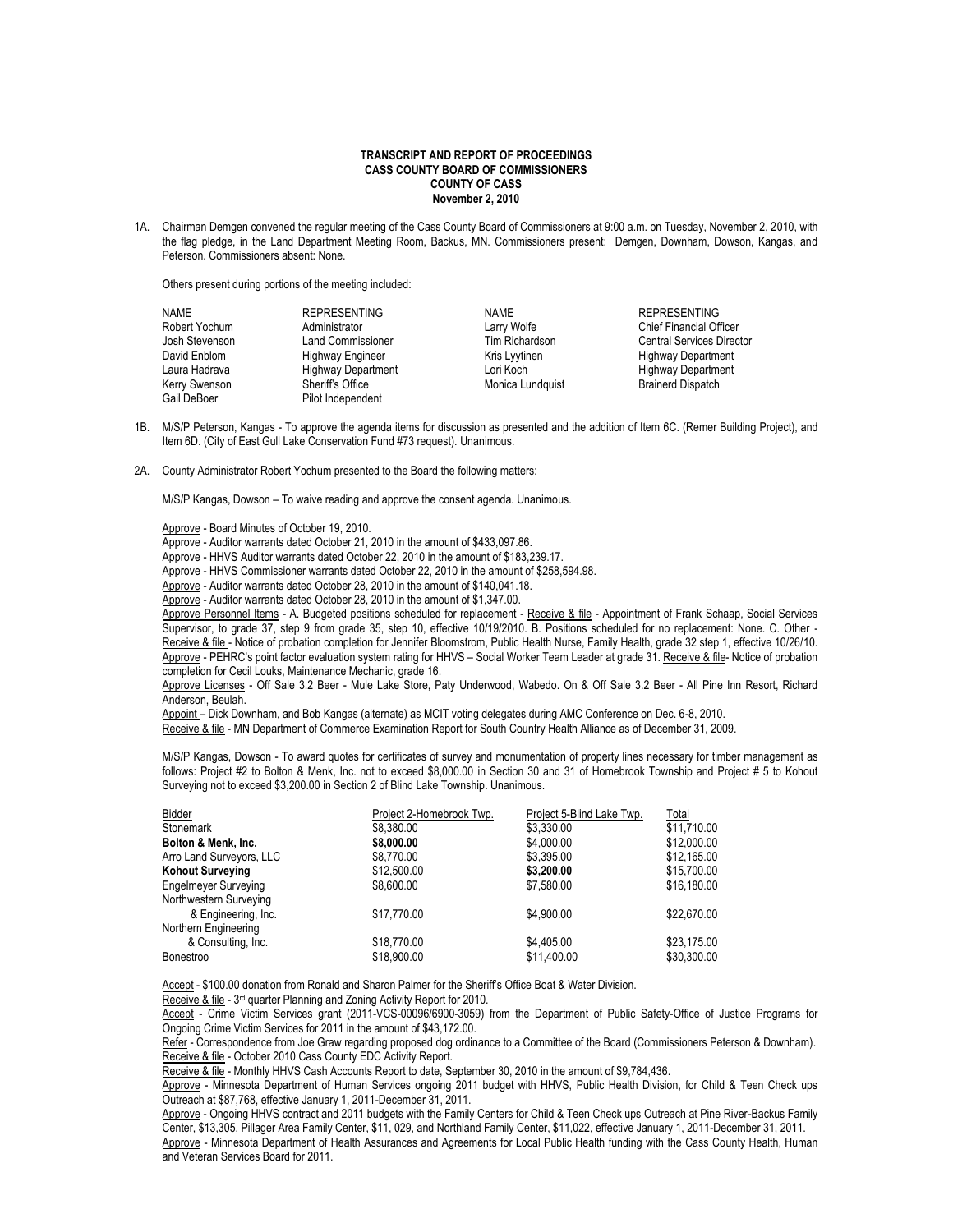Approve - HHVS Child Placement Costs for September 2010 in the amount of \$147,156.

2B. Administrator Yochum and Commissioner Dick Downham reported on the Association of MN Counties District II meeting held on Wednesday, October 27, 2010 at Bemidji, MN. Topics of interest included radio interoperability, tax exemptions for radio equipment, Cass County DNR trust land pilot project, taxable property resolution from Beltrami County and the AMC 2011-2012 policy platform. Mr. Yochum also reported the AMC request to invite newly elected County Commissioners to attend the AMC Annual Conference, December 6-8, 2010 at the St. Cloud Convention Center, St. Cloud, MN.

M/S/P Kangas, Downham – To approve attendance of newly elected Cass County Commissioners at the AMC Annual Conference, December 6- 8, 2010 at the St. Cloud Convention Center, St. Cloud, MN. Unanimous.

2C. Administrator Yochum submitted recent correspondence from Maple Township requesting that it be exempted from the March 16, 2010 County Board policy that approved a recommendation of the Planning Commission that all Cass County Land Use and Zoning Ordinances be enforced in all Townships within Cass County regardless of whether a Township has enacted their own Ordinance. Mr. Yochum also noted that Sylvan Township had previously requested an exemption on commercial zoning permits by the Sylvan Township Board. Maple Township also requested a refund of the Cass County building permit portion of Mr. Ted Seep's charges be refunded back to the Maple Township Board.

M/S/P Kangas, Downham – To approve a refund of the Cass County building permit portion of Mr. Ted Seep's charges back to the Maple Township Board. Unanimous.

M/S/P Kangas, Downham – To exempt Maple Township and Sylvan Township commercial areas from all Cass County Land Use and Zoning Ordinances deferring instead to the Township Ordinances as provided by law. Unanimous.

3A. Chief Financial Officer Larry Wolfe reported back on Insurance Committee Meeting of October 15, 2010. Items discussed were to utilize SHIP Grant resources to implement a worksite wellness program; utilizing non-county time and no cost to the County discussed 2010 financial trends; Discussed possible recommendations to the County Board for 2011 program to keep County contributions and plan rates at 2010 level; Adopt Federal, State and BC/BS changes as outlined in packet; Recommend contract renewals with Cafeteria Plan Administration and Flex Accounts - TASC; Health Care Savings Accounts – BC/BS Select; Life Insurance – MN Mutual through Integrity; Short & Long Term Disability & Dental – Assurant through Integrity; Open enrollment dates November 8, 2010 through December 3, 2010; and Refer AFLAC request for presentation to a committee of Larry Wolfe, Doug Stark and Jerry Lamon.

M/S/P Kangas, Peterson – To approve the recommendations from the Insurance Committee to keep County contributions and plan rates at 2010 level; to adopt Federal, State and BC/BS changes, contract renewals with Cafeteria Plan Administration and Flex Accounts - TASC; Health Care Savings Accounts – BC/BS Select; Life Insurance – MN Mutual through Integrity; Short & Long Term Disability & Dental – Assurant through Integrity; open enrollment dates November 8, 2010 through December 3, 2010, and further, to refer the AFLAC request for presentation to a committee of Larry Wolfe, Doug Stark and Jerry Lamon. Unanimous.

3B. Chief Financial Officer Larry Wolfe presented the Minnesota Office of State Auditor's Audit for the year ended December 31, 2009. Mr. Wolfe reviewed the Management and Compliance Report from the OSA, Cass County's response to the Audit findings, Cass County's balance sheet, Statement of revenues/expenditures, and changes in fund balance for the year ending December 31, 2009. The Board acknowledged the expertise and efforts of County financial staff.

M/S/P Dowson, Peterson – To receive & file the Minnesota Office of State Auditor's Audit of Cass County for the year ended December 31, 2009, and further, to recognize all County staff that participated on the Cass County Audit. Unanimous.

3C. Mr. Wolfe presented the Summary Financial Statement for year ending December 31, 2009.

M/S/P Dowson, Peterson – To receive & file the Summary Financial Statement for year ending December 31, 2009. Unanimous.

4A. Central Services Director Tim Richardson updated the Board on the Video link connection to Cass Lake. Beginning November 9<sup>th</sup>, the HHVS Income Maintenance unit will no longer need to go to Cass Lake to interview clients for assistance, as a room in The Nest (a Tribal Clinic) is outfitted with a small ITV unit to allow clients and workers the ability to do what's necessary via video. The staff at The Nest is going to help the clients get setup for interviews and get the ITV equipment operating before each session. The IT staff at the Facilities Center has been more than willing to see that this is successful from a technical stand point, and The Nest staff is equally determined to get this service going. With the move from offices in the Cass Lake Family Center to The Nest, the County will no longer be using the PCs and ancillary equipment at that location. Mr. Richardson recommended the County leave the equipment in place for the use of the staff at the Family Center, as the equipment is at least two generations older than current and is not something the County would put back in production, the estimated value is less than \$150.

M/S/P Kangas, Peterson – To approve indefinitely assigning the PCs and ancillary County equipment at the Cass Lake Family Center to the Cass Lake Family Center for their use. Unanimous.

4B. Mr. Richardson updated the Board on the recent State Auditor exit conference for 2009. Business continuity planning came up as one of the items needing attention. This will continue to be an audit item until we have completed the process. Director Richardson discussed potential components of the plan, and asked the Board to provide their support for the project.

M/S/P Downham, Kangas - To request related staff to complete a Business Continuity Plan by May 1, 2011. Unanimous.

5A. Land Commissioner Josh Stevenson presented an update on trail and area of limitation designations. The Land Department has been working with three separate groups regarding County Administered Land designations and have attended several meeting with townships and cities. Most townships and cities are holding public input meetings before they report back to the County regarding requests. The Over the Hills Gang, and Woodtick Wheelers have formally requested help from the Cass county Land Department with a GIA ATV Trail Proposal. Mr. Stevenson also informed the Board that the Land Department has received several questions and attended meetings regarding an Area of Limitations request for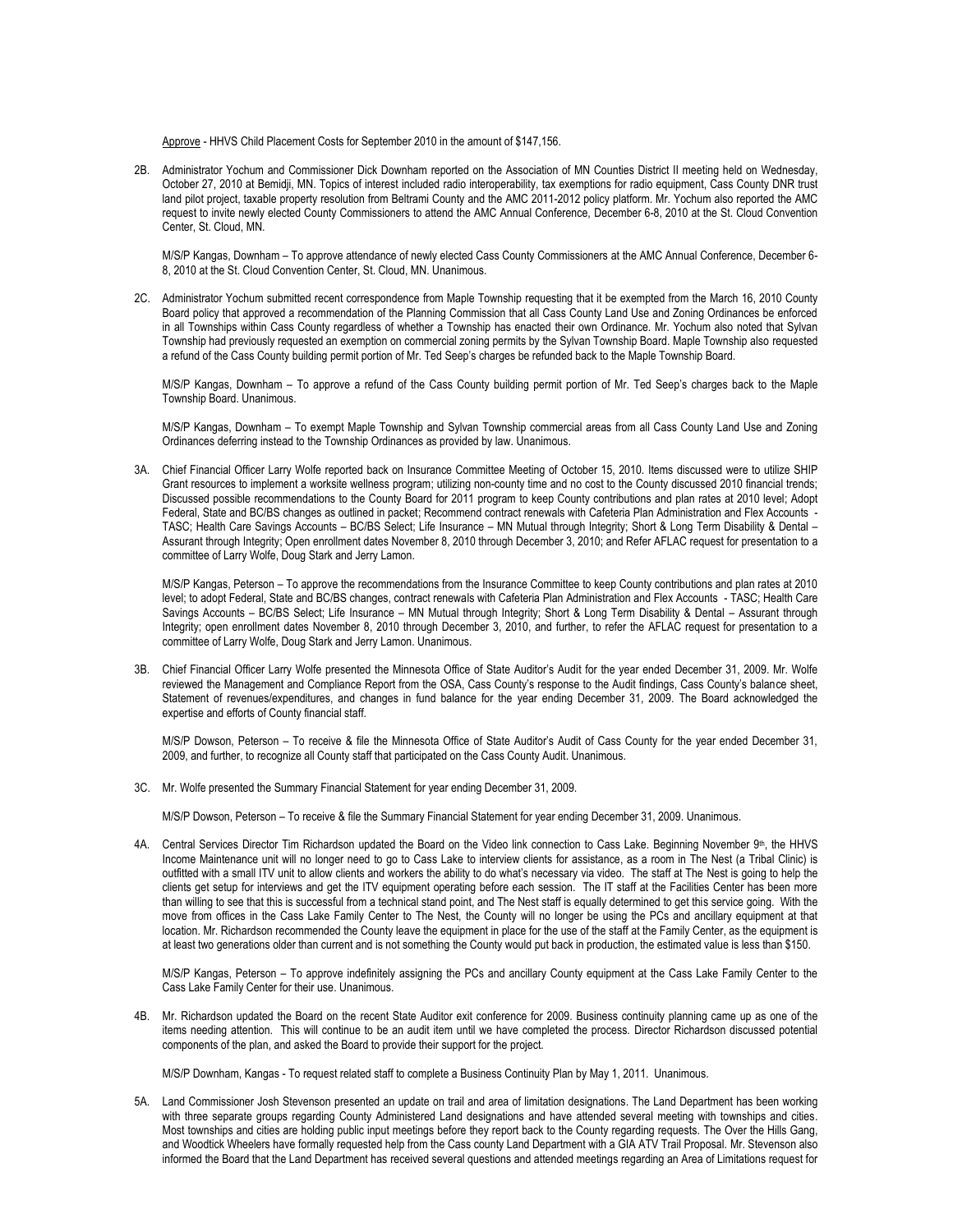the Deep Portage Reserve. The AOL request is consistent with the current management of the area, however no formal request has been received at this time.

M/S/P Downham, Dowson - To refer any proposed trail designations or areas of limitations to a Committee of the Board (Commissioners Kangas, and Peterson) prior to submission to the Board of Commissioners. Unanimous.

5B. Mr. Stevenson presented a request to transfer an existing 33' easement in Section 13 of Wabedo Township from Paul and Norma Freppert to Elizabeth Nolan Nordstrom and Duane V. Nordstrom as Trustees of the 2003 Charles Nolan Nordstrom Trust (Easement Agreement #10-13-140- 28-32).

M/S/P Dowson, Peterson – To approve request to transfer an existing 33' easement in Section 13 of Wabedo Township from Paul and Norma Freppert to Elizabeth Nolan Nordstrom and Duane V. Nordstrom as Trustees of the 2003 Charles Nolan Nordstrom Trust (Easement Agreement #10-13-140-28-32). Unanimous.

5C. Mr. Stevenson presented the timber auction results of Thursday, October 28, 2010.

M/S/P Kangas, Downham - To receive & file timber auction results of October 28, 2010 totaling 8,862.00 cords in the amount of \$211,187.90. Unanimous.

6A. Highway Engineer David Enblom requested County Board approval on the conceptual Mississippi River Bicycle Trail through a part of Cass County. The Mississippi River Trail is a world-class bicycling route that travels from the headwaters of the Mississippi River at Lake Itasca, Minnesota to the Delta at the Gulf of Mexico in Louisiana. It is a 3,000-mile system of bicycle-friendly roads and multi-use pathways. The Mississippi River Trail will connect Minnesota with 9 other states and the cities of Minneapolis and St. Paul with St. Louis, Memphis and New Orleans, and hundreds of other smaller towns and river communities. Mr. Enblom added that in Greater Minnesota a number of bicyclists worked with the Minnesota Department of Transportation and the Department of Natural Resources in identifying and evaluating the existing route even though the Minnesota Department of Transportation will continue to maintain statewide mapping and information regarding the Mississippi River Trail and will be managed collaboratively by all road and trail authorities that comprise the trail.

Commissioner Downham offered Resolution No. 58-10 and moved its adoption, Commissioner Dowson seconded:

## **Resolution of Initial Support for the Mississippi River Trail bicycle route**

Whereas, the Mississippi River is well known throughout America and the world,

Whereas, the hills, trees and waters centered upon the Mississippi River are quite beautiful to residents and tourists alike;

Whereas, the Mississippi River has served through time as a corridor of exploration, travel, and settlement,

Whereas, the Mississippi River is a corridor of great natural significance and importance within Minnesota and America;

Whereas, the Mississippi River Trail is a bicycle route that offers an opportunity for extraordinary adventure along the entire river from the Headwaters in Lake Itasca State Park in Minnesota to the Gulf of Mexico in Louisiana.

Whereas, the Mississippi River Trail relies exclusively on existing highway shoulders, low-volume paved roads and paved recreational trails,

Whereas, the route will likely evolve and improve as road improvements are made and suitable paved recreational trails become available.

Whereas, the Mississippi River Trail will generate additional economic activity within Mississippi River host communities;

Whereas, a continuous string of local resolutions of support for the *Mississippi River Trail* will strengthen individual and collective funding requests for projects that protect, enhance or promote resources that enrich the traveler's experience;

Whereas, even though the Minnesota Department of Transportation will continue to maintain statewide mapping and information regarding the *Mississippi River Trail*, convene meetings and facilitate the resolution of issues and alignment selection within the State, the *Mississippi River Trail* will be managed collaboratively by all road and trail authorities that comprise the trail;

THEREFORE, BE IT RESOLVED, that Cass County supports the collective efforts of the Minnesota Department of Transportation and other road and trail authorities that comprise the *Mississippi River Trail* and authorizes County Engineer David Enblom to represent the County in ongoing collaborative discussions, and in matters of a general nature regarding the operation and location of the Mississippi River Trail within its administrative boundaries.

Resolution No. 58-10 was adopted by majority vote: Ayes: Demgen, Downham, Dowson, Kangas, Peterson. Nays: None.

6B. Highway Engineer David Enblom, Assistant Highway Engineer Kris Lyytinen, Construction Design Engineer Laura Hadrava and Fiscal Supervisor Lori Koch of the Cass County Highway Department reported back to County board regarding topics from the August 31, 2010 special meeting.

Highway staff explained that by applying the existing \$850,000 County road levy to CSAH pavement preservation projects to the existing 5-year construction program, all the pavements in the current inventory would be upgraded to a fair or a better rating.

M/S/P Kangas, Dowson – To approve amending the 5-year Cass County highway construction program by adding the additional projects. Unanimous.